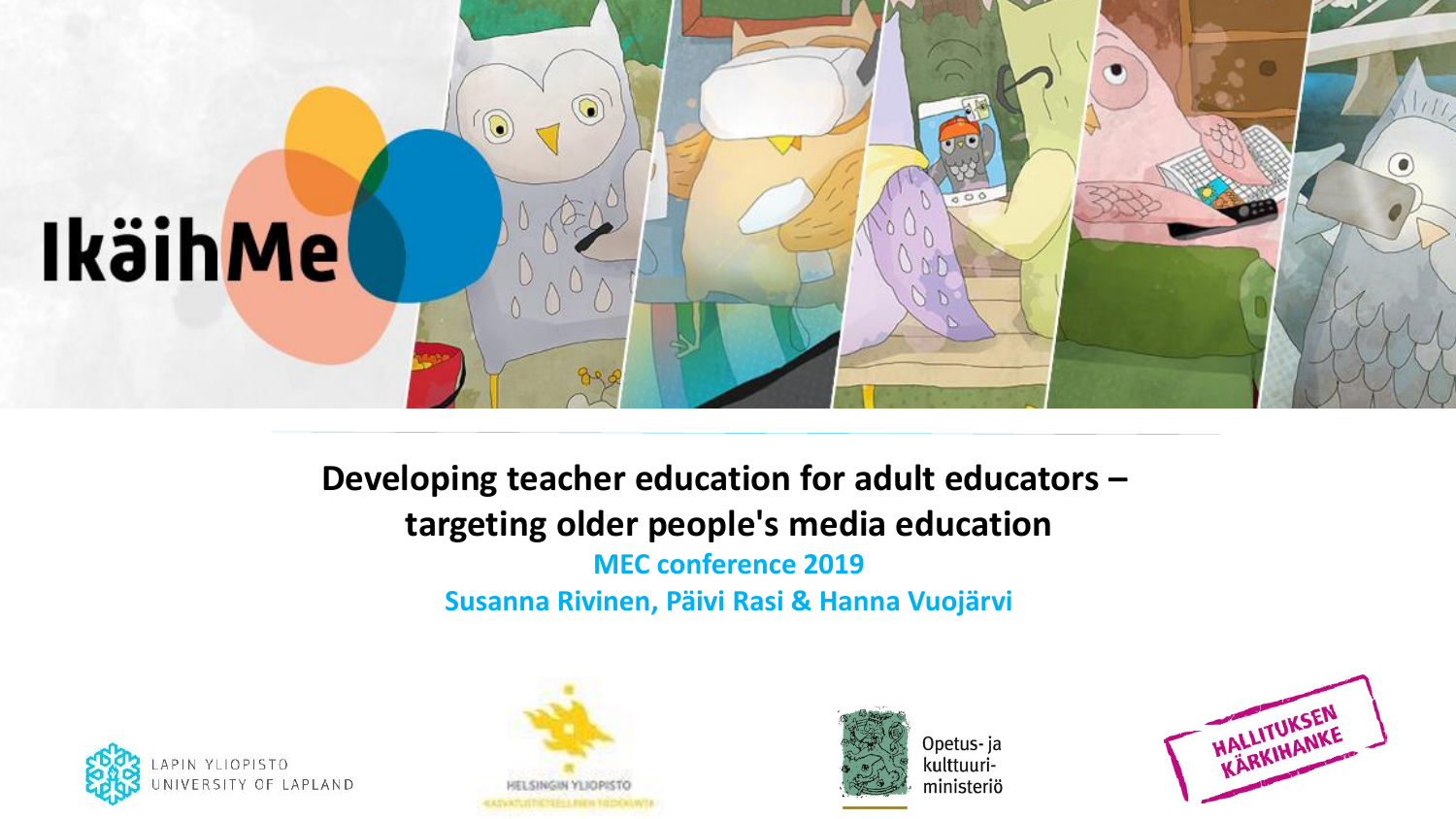## **IkäihMe-project (2018-2020)**

- Funded by the Teacher Education Development Programme of the Finnish Ministry of Education and Culture.
- Coordinated by the University of Lapland, project partners are University of Helsinki and adult education organizationsin Rovaniemi and Helsinki.
- Develops the teacher education of adult educators through design-based research: designing, producing, piloting and assessing **digital study module focused on older people's media education, digital competences, teaching and learning**
- The study module can be freely used by universities, liberal adult education organizations as well as adult education and training organizations.

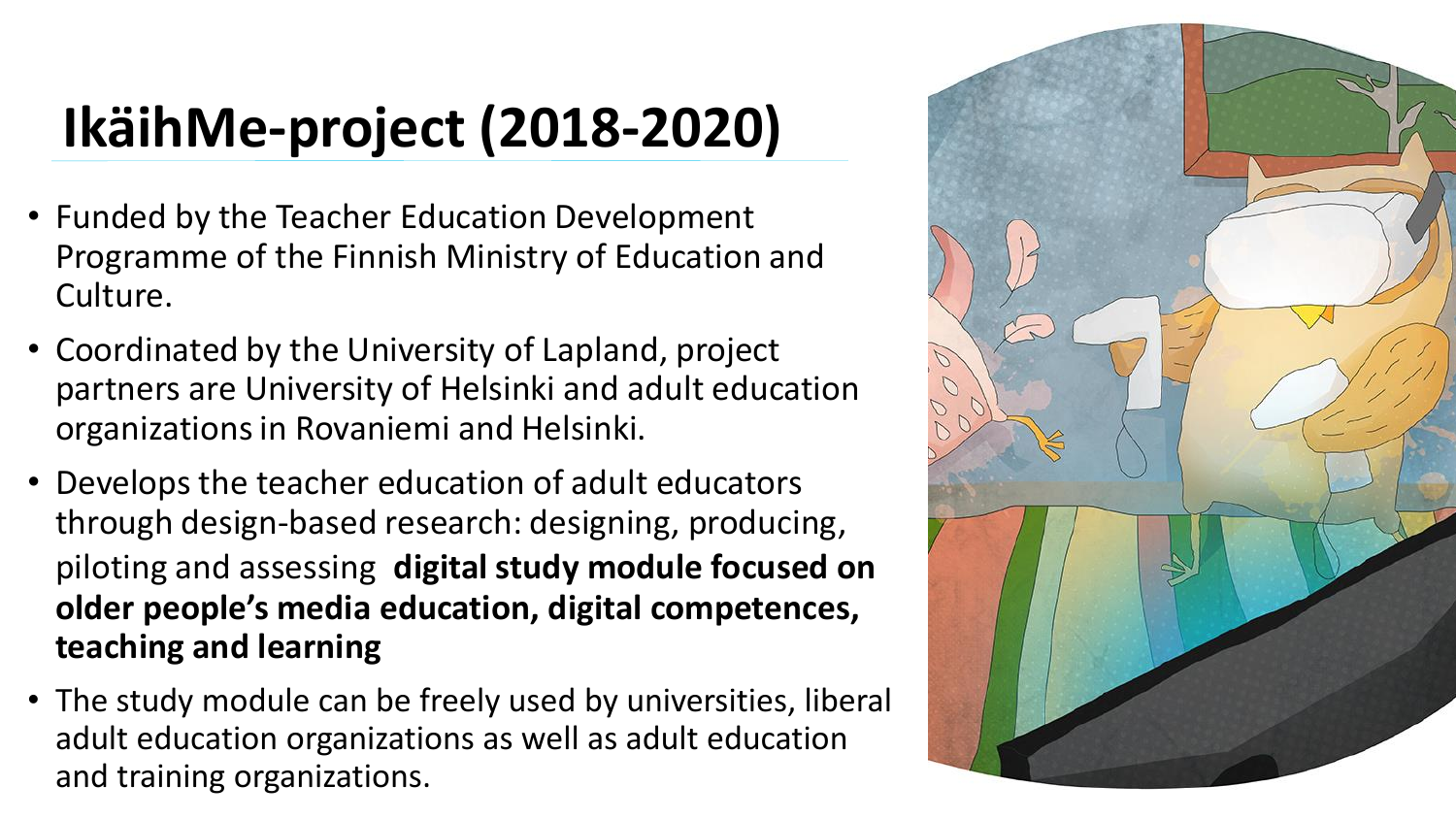### **Older people's media education**

- The amount of previous research on older people's media education and media literacies is relatively low, at least when media literacy is understood as the ability to access, understand, critically analyze, and produce media messages (Rasi, Vuojärvi & Hyvönen, 2016).
- Most of the previous studies focus on older people's use of ICTs and digital media (Rasi, Vuojärvi & Hyvönen, 2016).
- Recent research points to older people's lack of digital news literacy (Guess, Nagler & Tucker, 2019) and health literacy (Eronen et al., 2019).
- Digital competences = The Digital Competence Framework 2.0 (Vuorikari et al., 2016)



DigComp competence areas (Kluzer & Pujol Priego 2018, 14)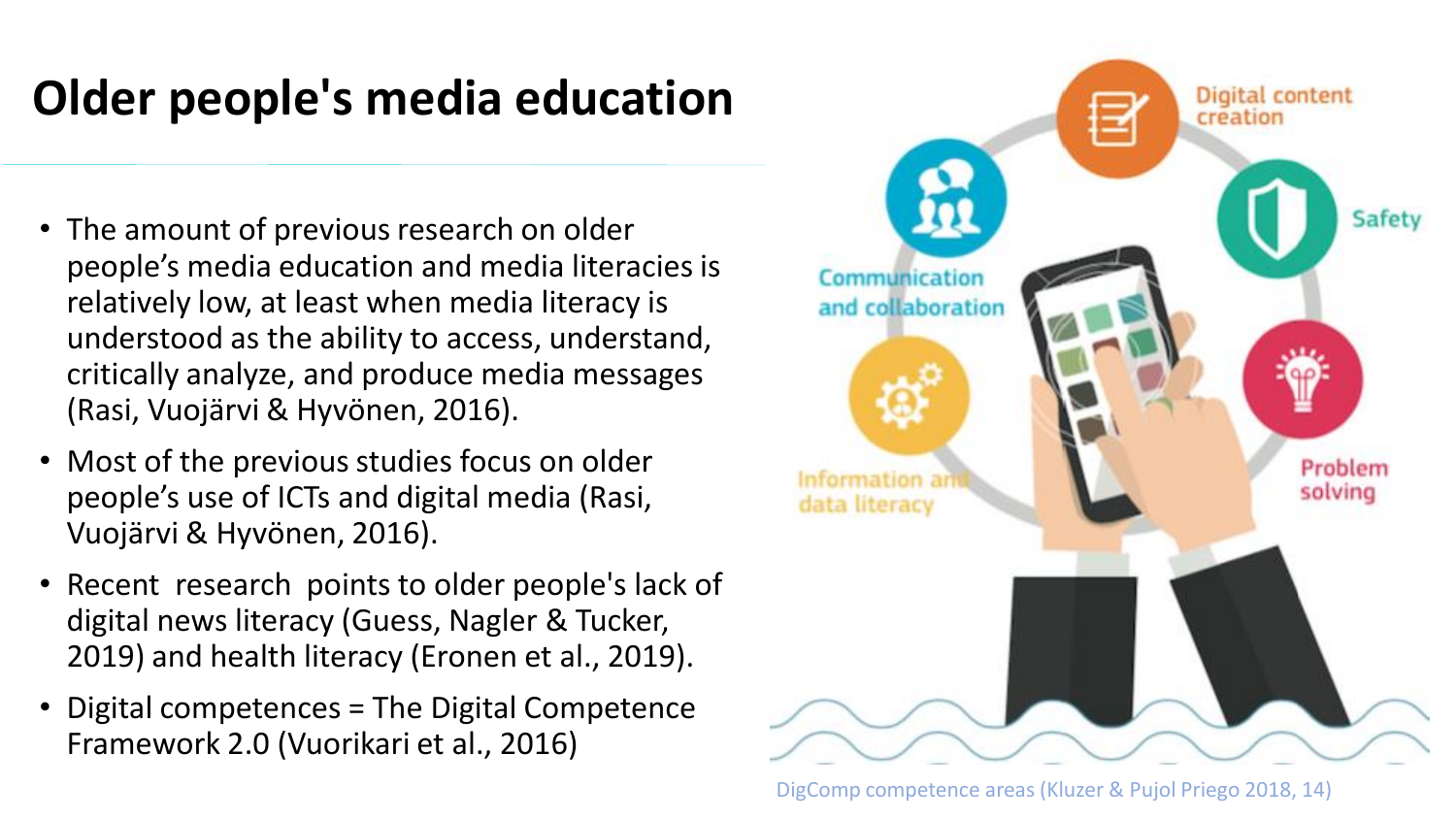

- Typically used in the design of pedagogical models and teaching practices (Wang & Hannafin 2005; Vartiainen 2014).
- The method aims to develop teaching practices through analysis, design, development, and implementation in collaboration with researchers and stakeholders (Wang & Hannafin 2005).
- The aim of the method is also to build a stronger connection between the real problems and the research (Wang & Hannafin 2005; Amiel & Reeves 2008).
- This presentation reports on the preliminary results of the first cycle of the ongoing DBR process: media literacy online study group and workshops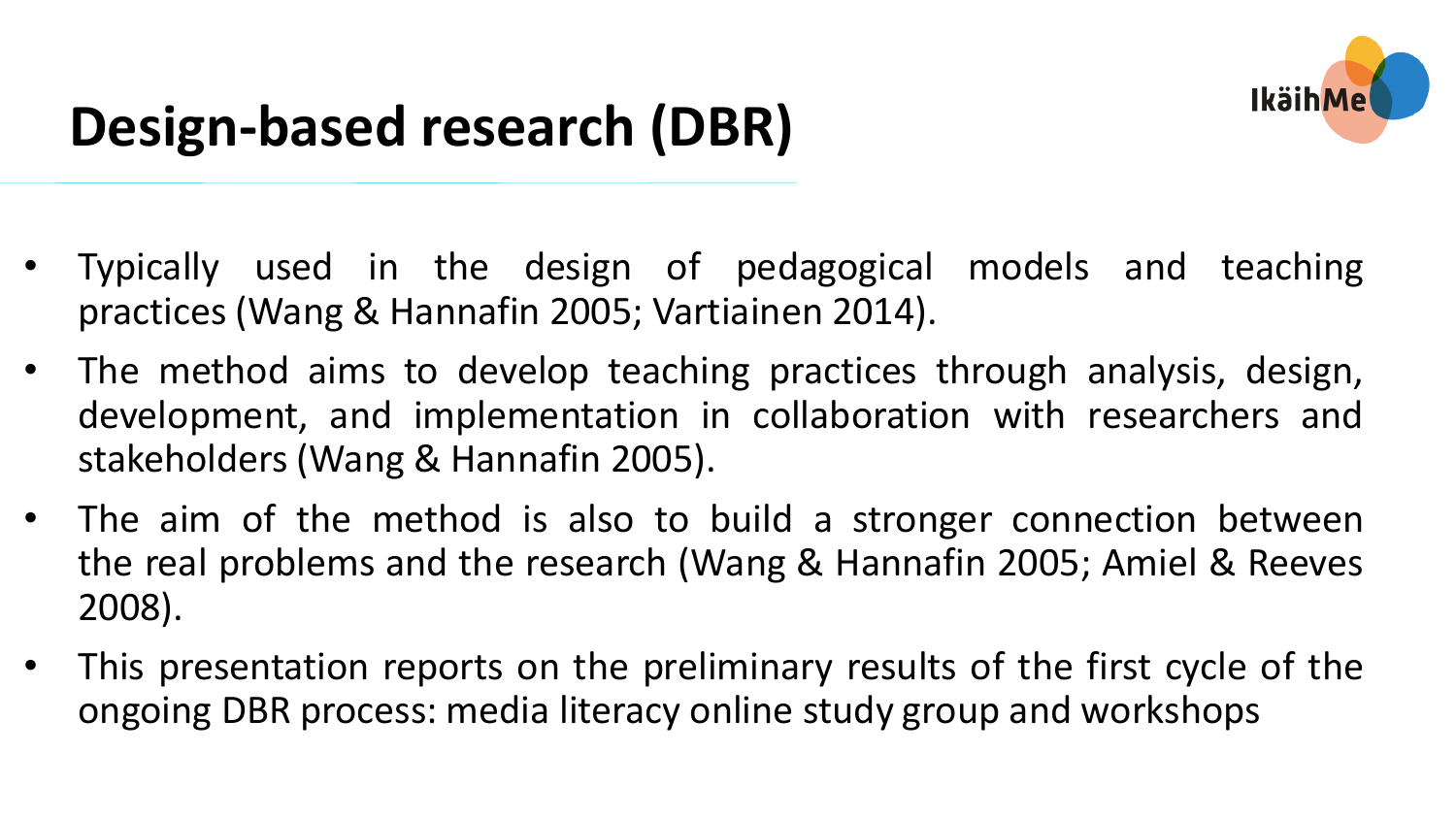## **DBR process during the project**



**CYCLE 1. Data collection**

> - Workshops for seniors and experts

- Expert lecture

- Media literacy online study group for older people

- Review-article on older people's media education

#### **CYCLE 2. Data collection**

- Based on information from the first cycle **-->** design and implementation of the study module - Teacher student interviews, questionnaires etc.

> - Evaluation workshops for seniors and experts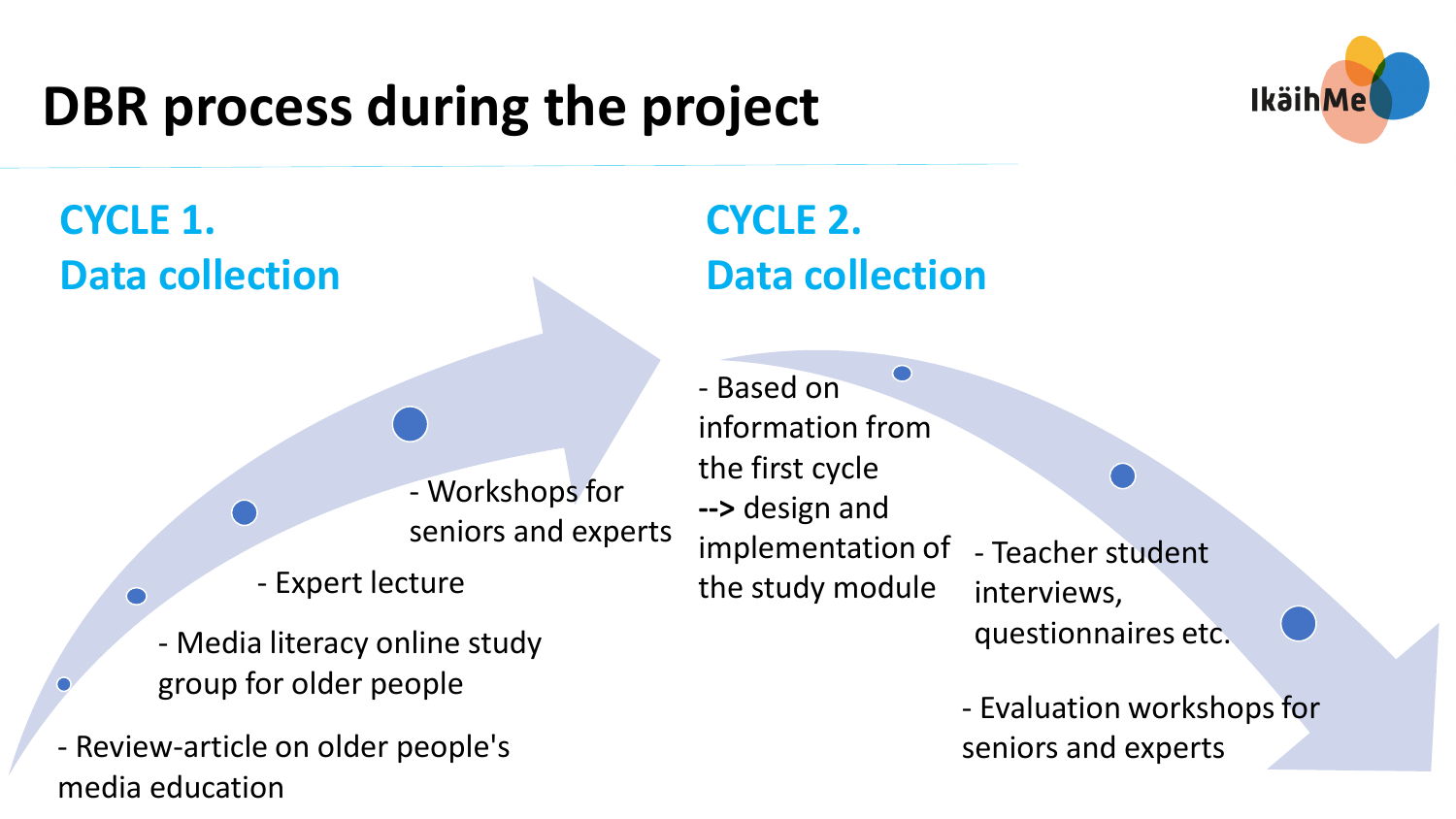

## **Media literacy online study group for older people**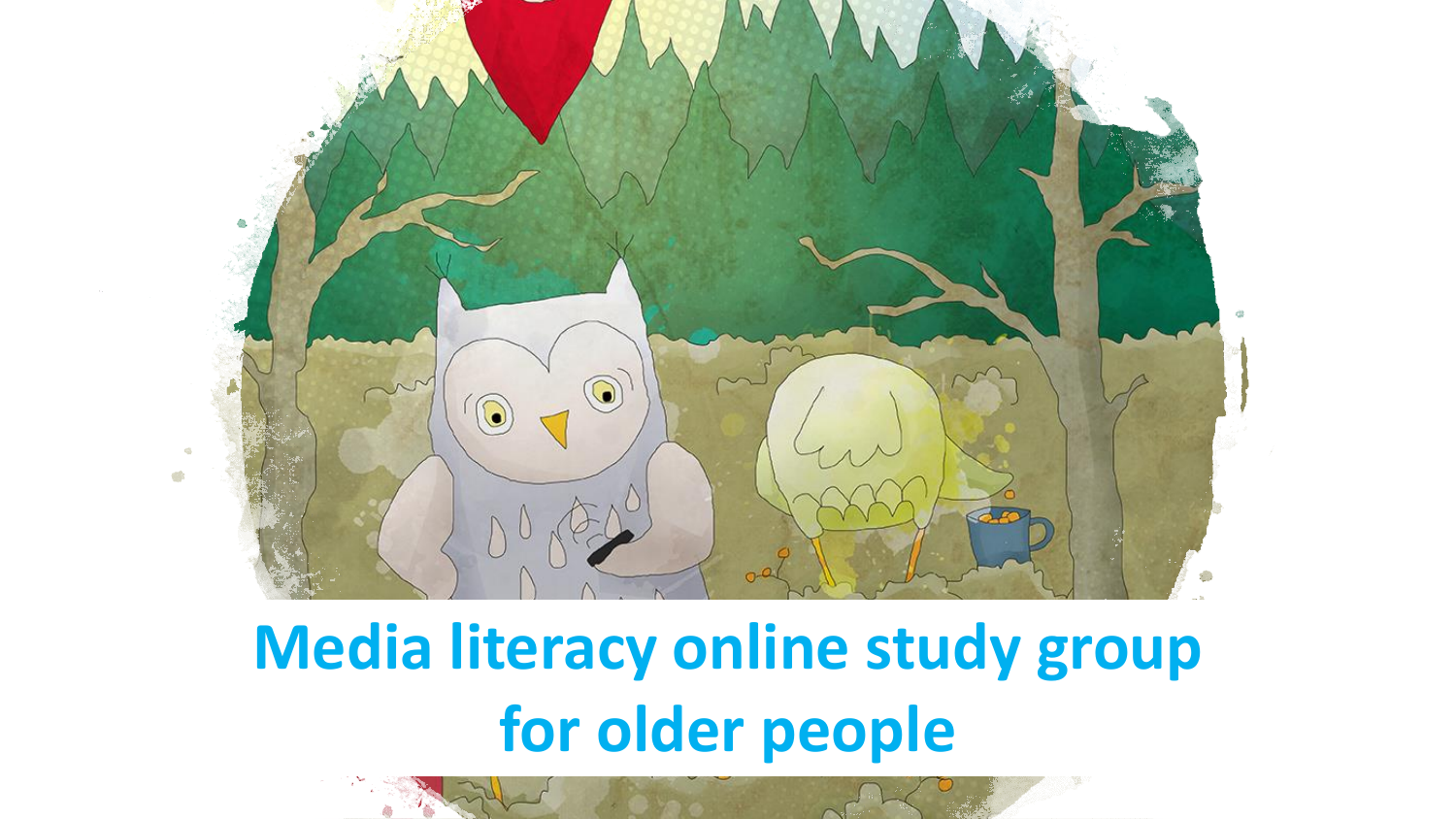### **The research questions:**

- **1.** On what dimension of media literacy (use, understanding, creation) do older people want educators to focus?
- **2.** What kind of pedagogical approaches do older people hope educators use to support their media literacy development?

### **Data collection methods:**

- 1. Online questionnaire
- 2. Online discussion based on the questionnaire

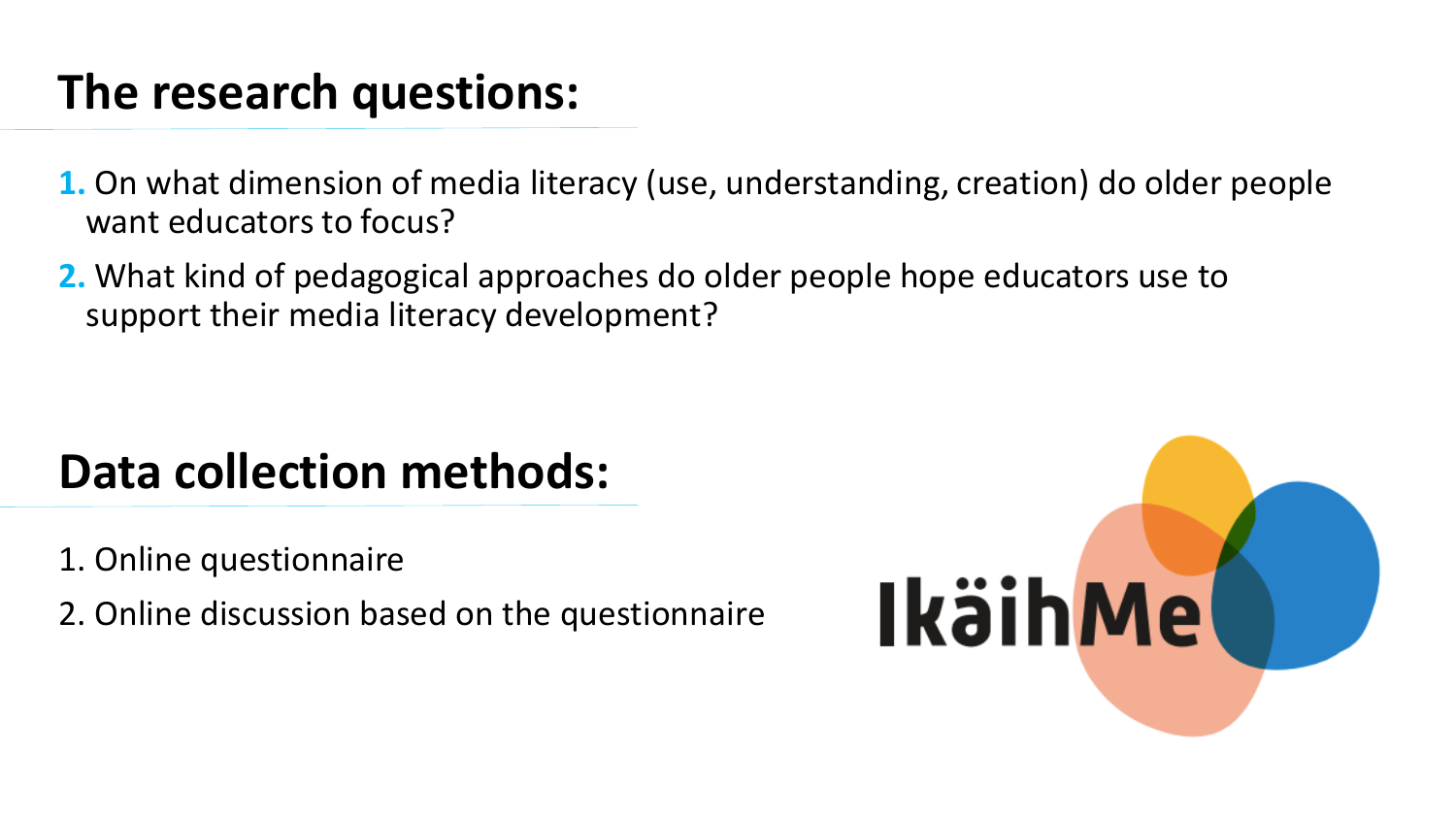#### **Media literacy online study group:**

- **-** Organized by Finnish Pensioners' Federation
- **-** Like a traditional "reading circle"
- **-** Small group of older people meet every month in Skype for 2 hours to discuss topical issues (e.g fakenews)
- **-** Research data collection in January 2019
	- Research permit
	- The online questionnaire
	- Discussion based on the questionnaire (recorded)
- Four people took part on the research --> age 64-70
- **1.** Background information
- **2.** Technology use background
- **3.** In which of the following things or skills would you like to receive instruction and guidance?
- **4.** What kind of teaching and guidance would you like to receive for the skills you have chosen above?
- **5.** Where the teaching and guidance should be arranged?
- **6.** At what time of the day?
- **7.** Who would teach or guide?
- **8.** "Free word"

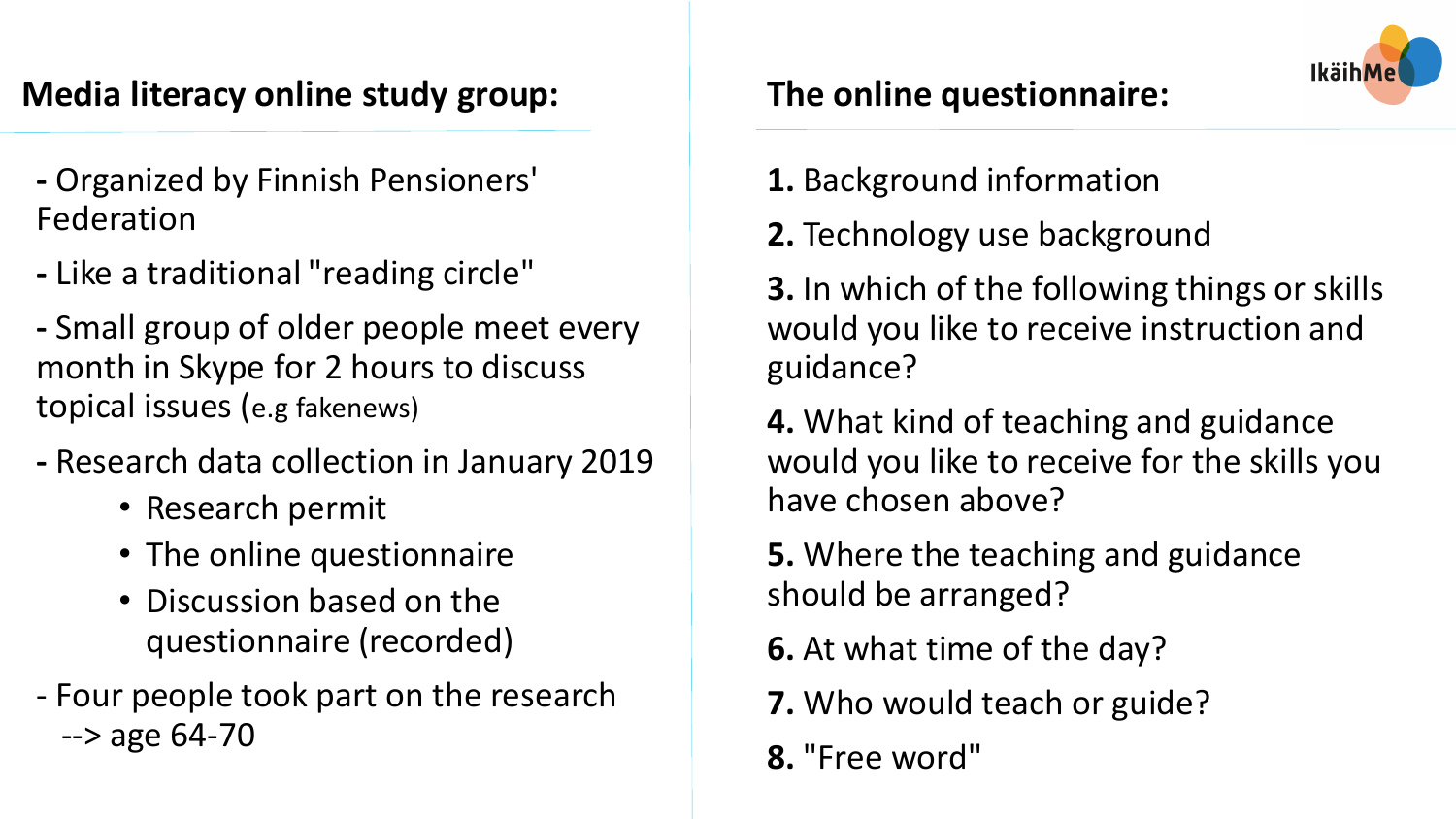



# **The preliminary results of the media literacy online study group**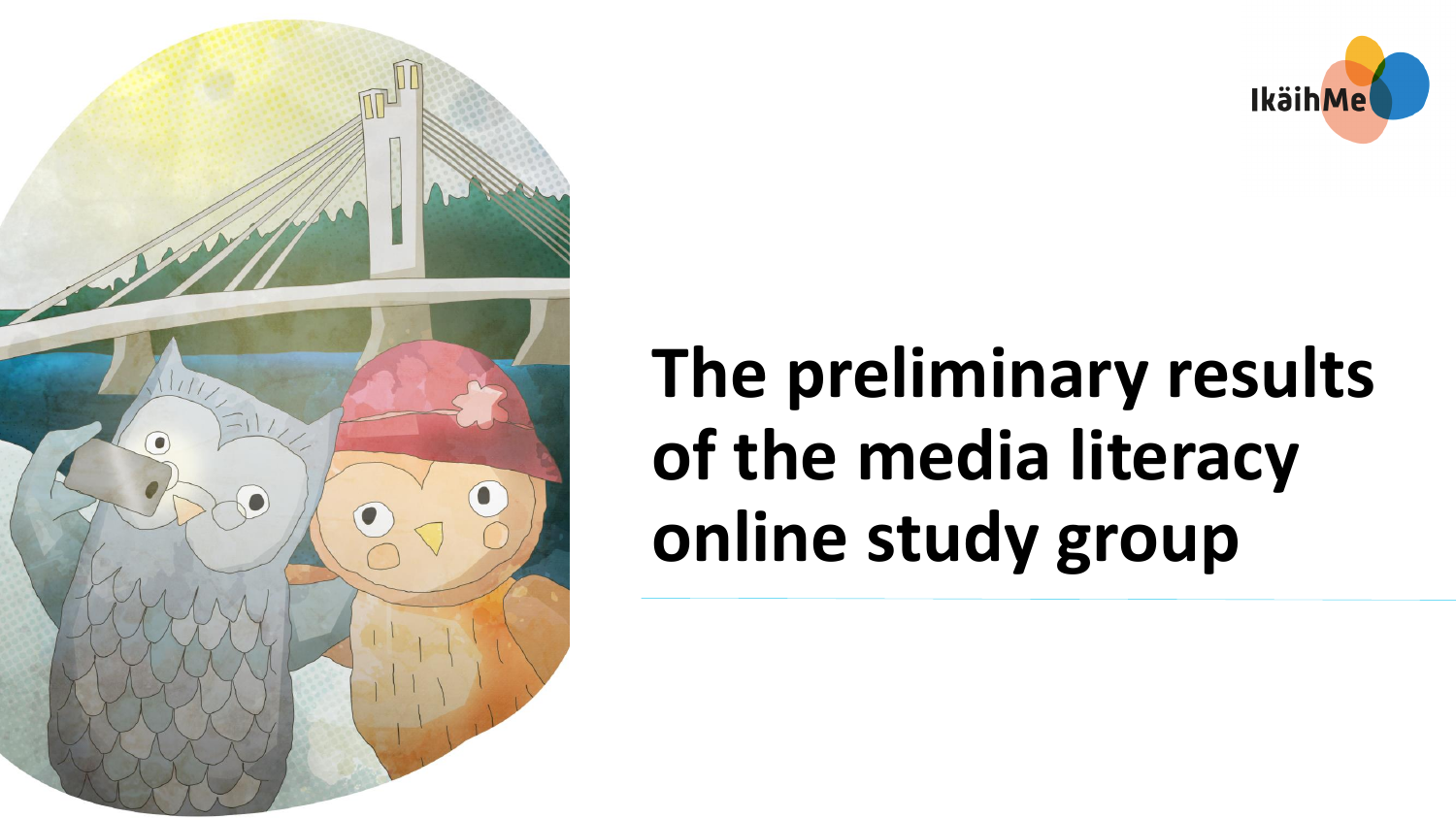- The participants were technologically savvy older people
- Need for support:
	- Making videos and the use of devices and applications (*N=3*)
	- Self-expression through the media, Social participation through the media, Understanding of the activities of the media and social importance, Understanding and supporting the media culture of children and young people (*N=2*)
	- Critical media literacy, Information management, Communication, Safety (*N=1*)
- What kind of teaching and guidance would you like to receive and where?
	- Online and multiform education
	- Also mentioned: library, college/school, home
	- Generally no specific schedules, mainly at 10am 5 pm
- Education provider:
	- Universities (*N=3*)
	- NGO Non-governmental organizations, Community colleges, University of Applied Sciences (*N=2*)
	- Something else: experts, doesn't matter who (*N=1*)
- Conclusions:
	- Participants of this research want educators to focus on all areas of media education (*use, understand, create*)
	- However, most of the wishes were associated to *use* and *create* than *understand*
	- Online and multiform education

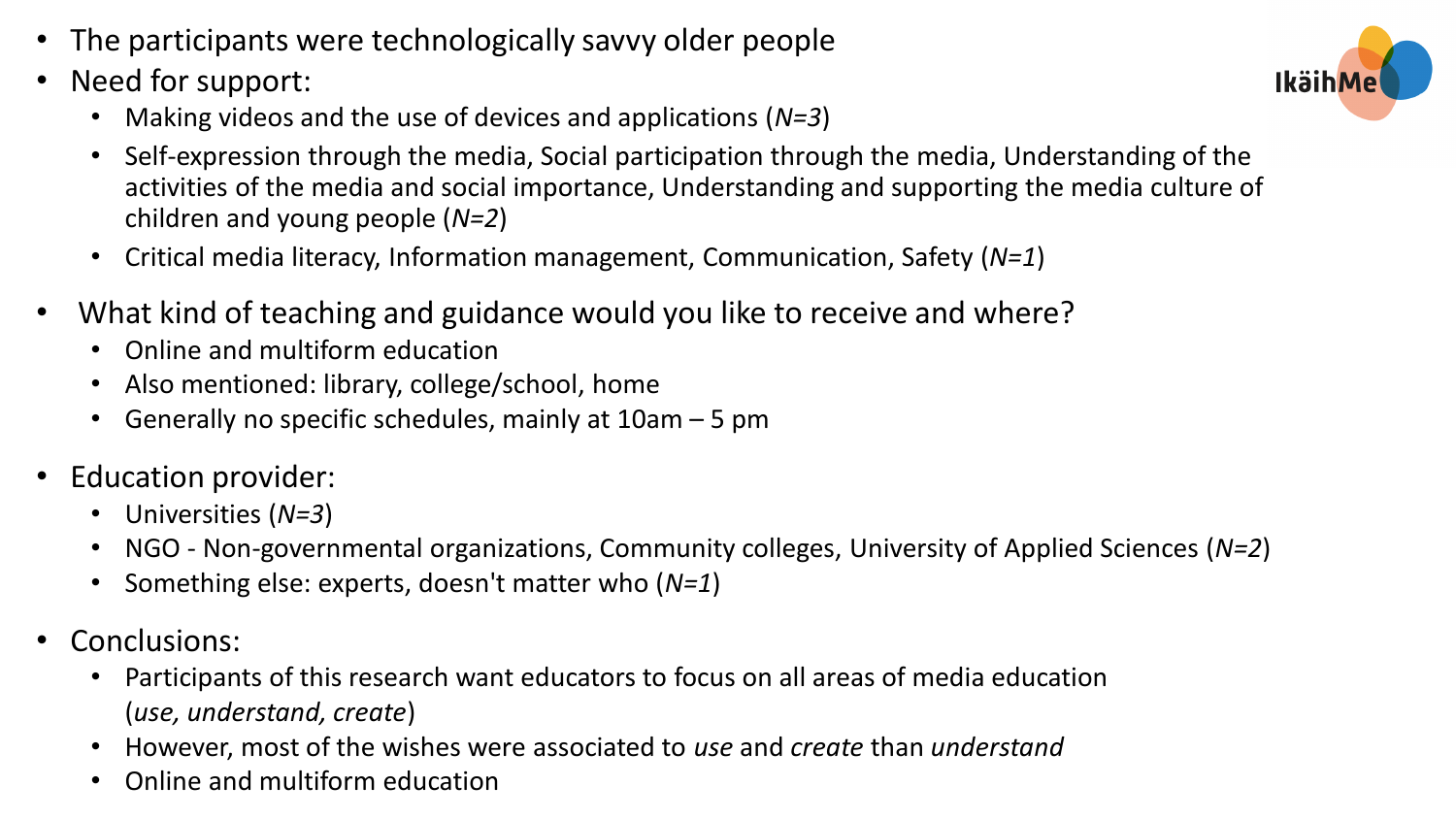

## **Workshops for older people and experts**

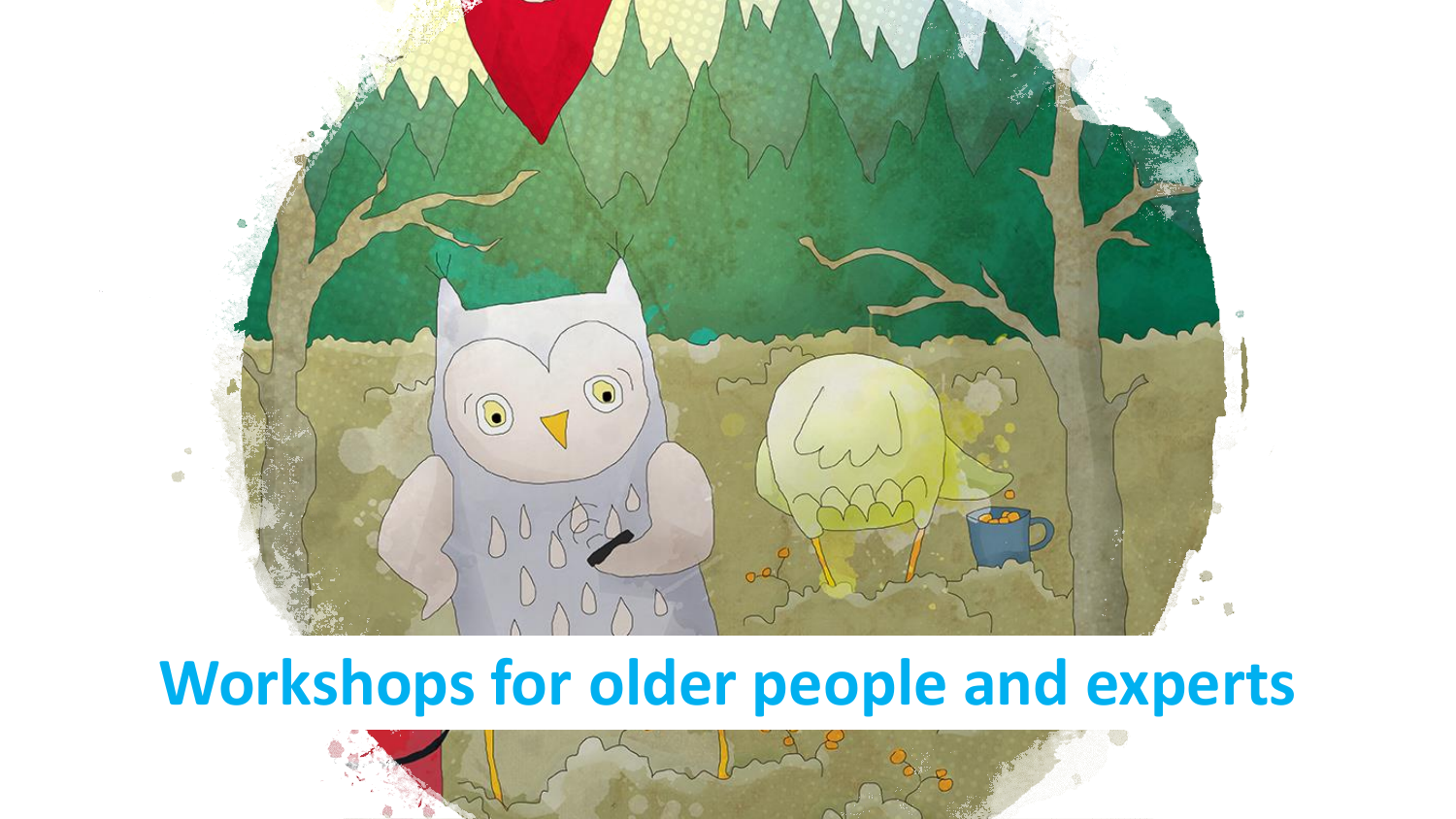## **Workshops:**



- Four workshops:
	- Older people and stakeholders such as adult education experts from libraries, adult education organizations, NGOs and University of the Third Age (approx. 30 people)
	- Rovaniemi and Helsinki
	- 4 hours/workshop in April 2019
- Participatory creative data collection methods
	- Picture and case exercises
	- A questionnaire for older people
- The results of the data analysis will then be employed to design a freely available study module focused on older people's media education and digital competences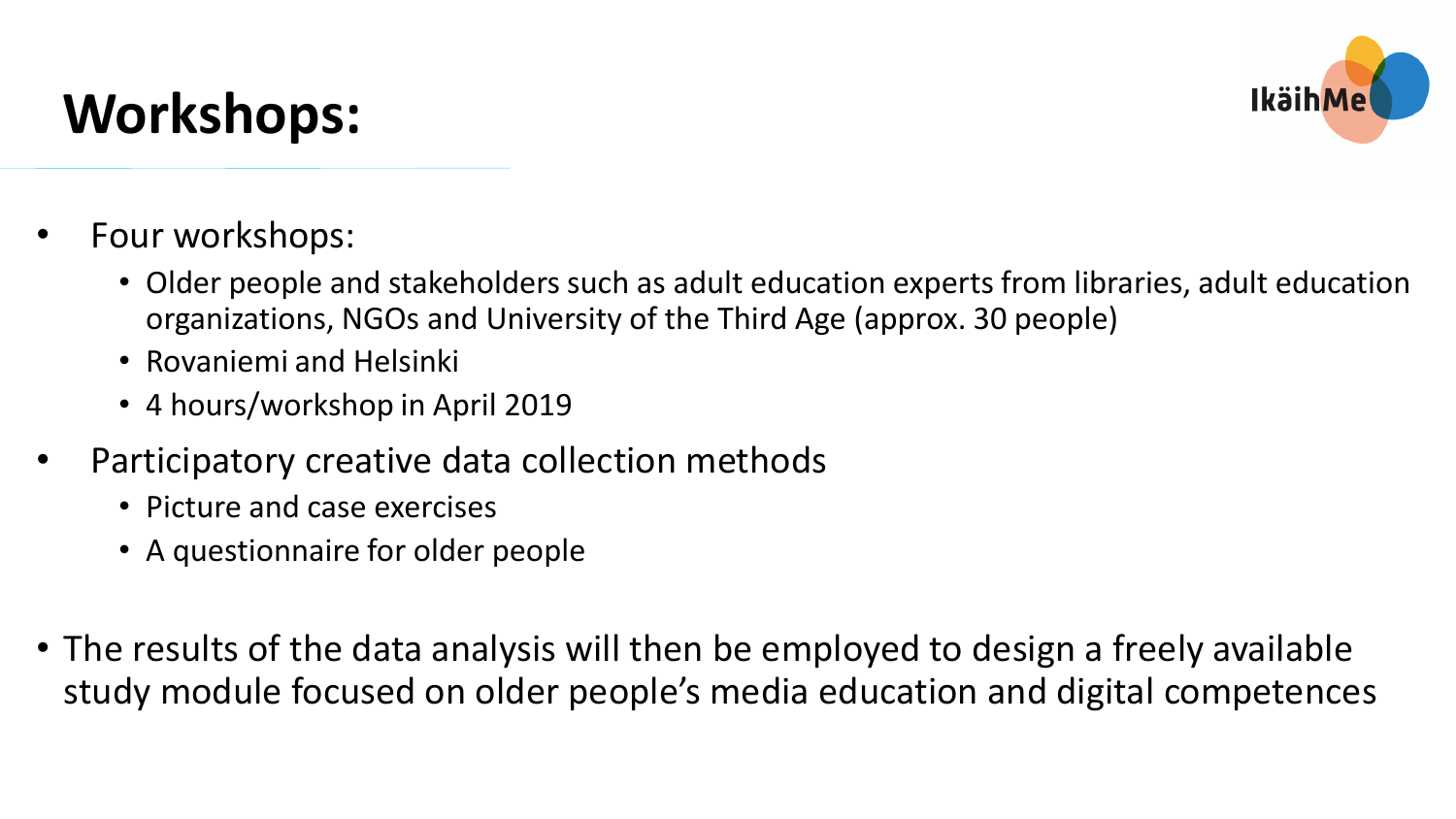### **The research questions:**

- **1.** On what dimension of media literacy (use, understanding, creation) do older people want educators to focus?
- **2.** What kind of pedagogical approaches do older people hope educators use to support their media literacy development?

### **Data collection methods:**

- **1.** Post it –exercise
- **2.** Case –exercise
- **3.** Questionnaire for older people

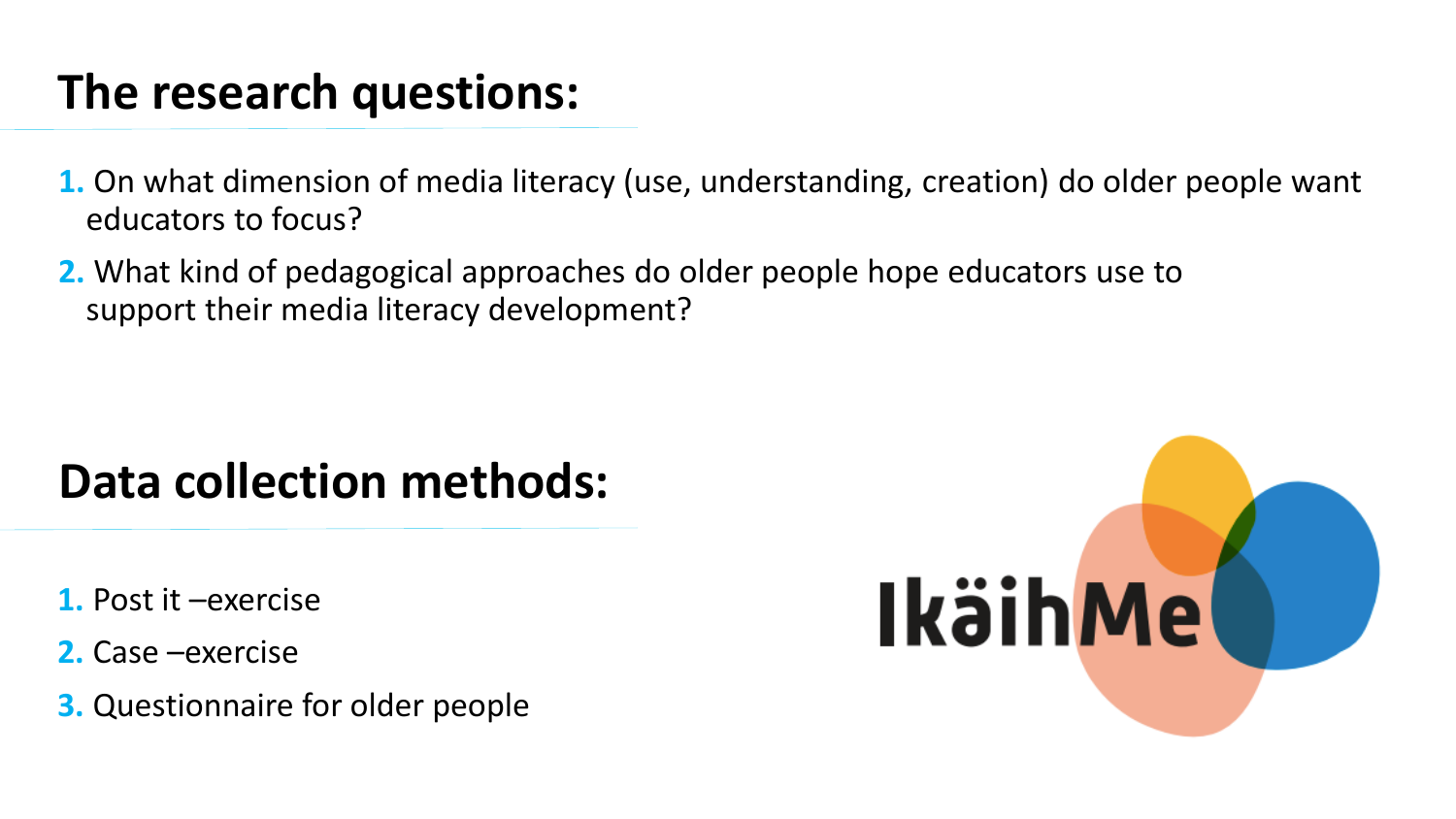### **Preliminary research results**

- **Help needed:**
	- Most for the devices (*phone, tablet*)
	- Using digital services (*e-bank, health and library services*)
	- Communication with close ones
	- Taking pictures, editing, saving, sending etc.

The needs are based on older people's own interests and needs!

However, *use were more present/visible than create and understand*

- **Place:** a natural place for the older people (*= home*)
- **Teacher:** peers, experts, family, volunteers, different organizations (*library, bank, health center..*) *--> More than one teacher in group teaching situations*
- **Duration**: based on progress and interests, regularly, little but often, 2 to 4 hours..
- Pedagogy: individual, communal, face-to-face, interactive, little by little, need based, mainly use their own devices (BYOD), homeworks, written instructors, peer to peer..

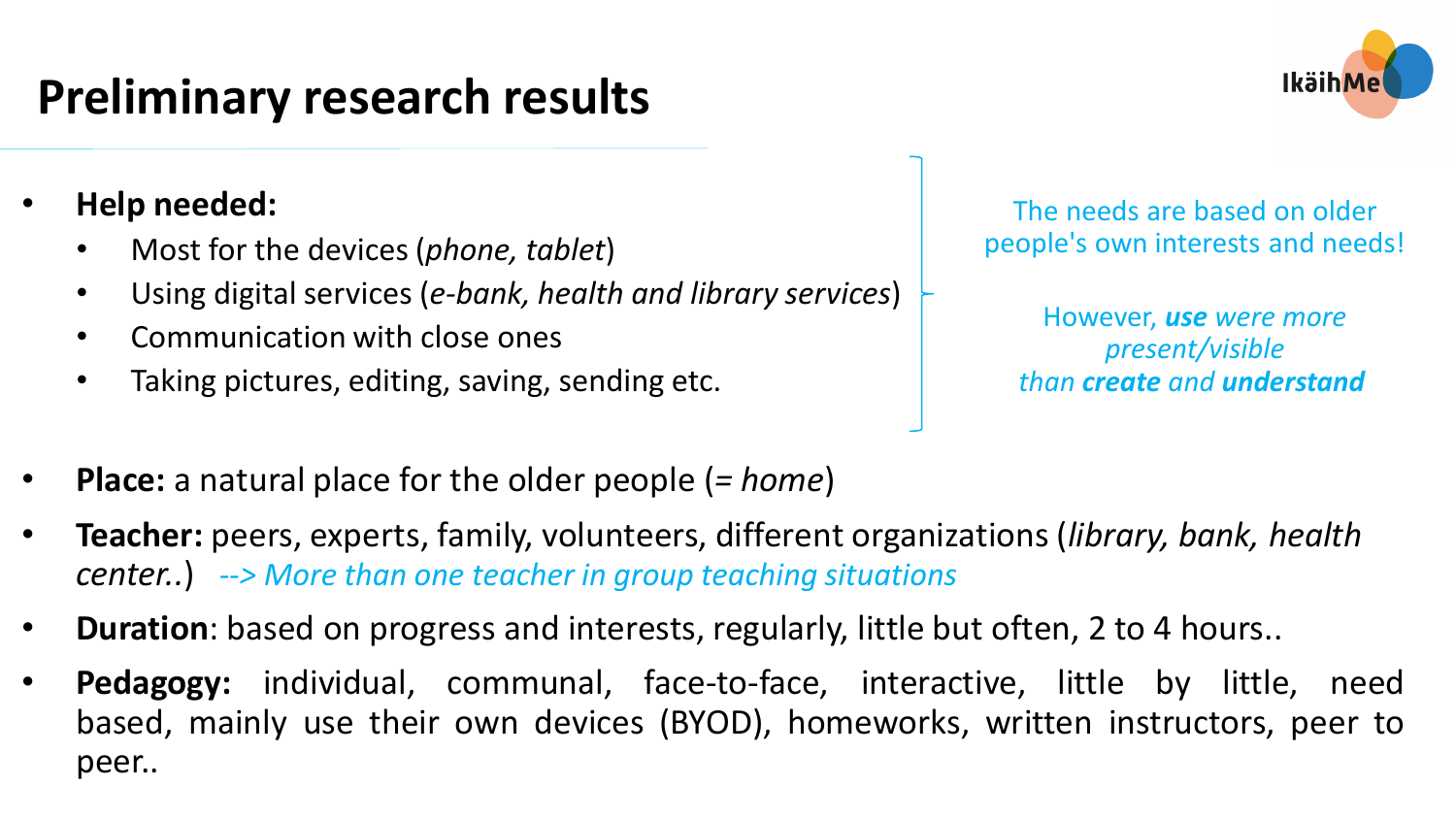## **References:**



- Amiel, T. & Reeves, T. C. (2008). Design-Based Research and Educational Technology: Rethinking Technology and the Research Agenda. Educational Technology & Society, 11 (4), 29–40.
- Eronen, J., Paakkari, L., Portegijs, E., Saajanaho, M., Rantanen, T. (2019). Assessment of health literacy among older Finns. Aging Clinical and Experimental Research. April 2019, Volume 31, [Issue](https://link.springer.com/journal/40520/31/4/page/1) 4, 549-556.
- Guess, A., Nagler, J., & Tucker, J. (2019). Less than you think: Prevalence and predictors of fake news dissemination on Facebook. *Science Advances,5(1).*
- Kluzer S., Pujol Priego L. (2018). DigComp into Action Get inspired, make it happen. S. Carretero, Y. Punie, R. Vuorikari, M. Cabrera, and O'Keefe, W. (Eds.). JRC Science for Policy Report, EUR 29115 EN, Publications O ce of the European Union, Luxembourg, 2018.
- Media literacy online study group (2019). Available on the website: <https://bit.ly/2DdQdRy> (11.4.2019.)
- Rasi, P., Vuojärvi, H., & Hyvönen, P. (2016). Aikuisten ja ikääntyneiden mediakasvatus (s. 198-212). L. Pekkala, S. Salomaa, & S. Spisak (Eds.), *Monimuotoinen mediakasvatus.* Kansallisen audiovisuaalisen instituutin (KAVI), 1/2006. Helsinki: KAVI. <https://bit.ly/2v7afbL> (16.4.2919)
- Rasi, P., Vuojärvi, H., & Hyvönen, P. (2016). Aikuisten ja ikääntyneiden mediakasvatus (s. 198-212). L. Pekkala, S. Salomaa, & S. Spisak (Eds.), Monimuotoinen mediakasvatus*.* Kansallisen audiovisuaalisen instituutin (KAVI), 1/2006. Helsinki: KAVI. <https://bit.ly/2v7afbL> (16.4.2019)
- Vartiainen, H. (2014). Principles for Design-Oriented Pedagogy for Learning From and With Museum Objects. Dissertations in Education, Humanities, and Theology No 60. Joensuu: University of Eastern Finland.
- Wang, F. & Hannafin, M. J. (2005). Design-Based Research and Technology-Enhanced Learning Environments. Educational Technology Research and Development, 53 (4), 5–23.
- Vuorikari, R., Punie, Y., Carretero Gomez S., Van den Brande, G. (2016). DigComp 2.0: The Digital Competence Framework for Citizens. Update Phase 1: The Conceptual Reference Model. Luxembourg Publication Office of the European Union. EUR 27948 EN. doi:10.2791/11517. <https://bit.ly/21320Fl> (16.4.2019)